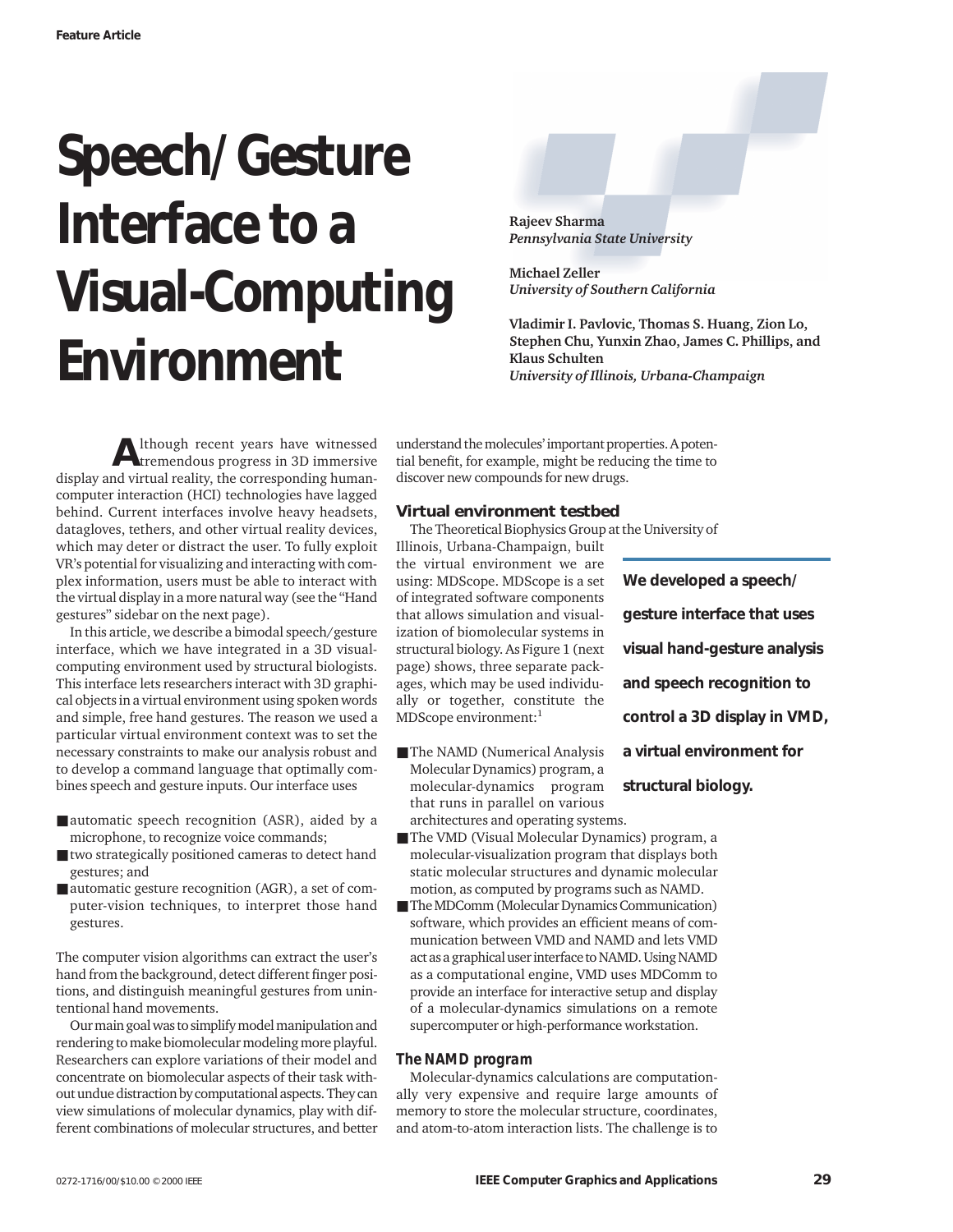# **Hand Gestures**

The communication mode that seems most relevant for manipulating physical objects is hand motion, also called hand gestures. People use this mode to act on the world, to grasp and explore objects, and to express ideas. Virtual objects, unlike physical objects, are under computer control. Psychological experiments indicate that people prefer to use speech and hand gestures in a virtual environment so that they can interact without special training or special apparatus and concentrate more on the virtual objects and the tasks at hand.<sup>1</sup> Several experimental systems study different aspects of this multimodality. One of the earliest was the "Put-That-There" system,<sup>2</sup> where a frame-based integration architecture fused spoken input and magnetically tracked 3D hand gestures. More recently, the QuickSet system integrated voice input with pen-based gestures to control military simulations.<sup>3</sup> Other systems include VisualMan,4 Virtual-World, Artificial Life Interactive Video Environment.<sup>5</sup> and Smart Rooms.<sup>6</sup>

To interact naturally in a VR environment, users need as few devices attached to them as possible. However, most demonstrated gesture/speech systems use some hand-held device or instrumented glove, which is often tethered with cables that connect the device to a computer. This hinders user ease in interacting with the computer-controlled environment. A highly specialized application domain, such as simulation of surgery in a VR environment, might justify using such devices, but these cumbersome interface tools deter the everyday user. This problem has



**1 The VMD program, coupled with the NAMD program via MDComm. These facilities comprise MDScope, a problem-solving environment for structural biology. External speech/gesture user-interface components can control all aspects of VMD through a communications layer. On the right, three users discuss and manipulate a 3D structure of DNA.**

efficiently calculate interatomic forces using highperformance computing. NAMD meets this challenge by using parallel computation and incorporating the

spawned active research toward video-based, noncontact gesture analysis that uses video cameras and computer vision to interpret gestures. Despite some progress in vision-based gesture recognition,<sup>7</sup> few systems integrate gestures in a working application.

# **References**

- 1. A.G. Hauptmann and P. McAvinney, "Gesture with Speech for Graphics Manipulation," *Int'l J. Man-Machine Studies*, Vol. 38, No. 2, Feb. 1993, pp. 231-249.
- 2. R.A. Bolt, "Put-That-There: Voice and Gesture at the Graphics Interface," *ACM Computer Graphics*, Vol. 14, No. 3, 1980, pp. 262-270.
- 3. P.R. Cohen et al., "QuickSet: Multimodal Interaction for Distributed Applications," *Proc. Fifth ACM Int'l Multimedia Conf.*, ACM Press, New York, 1997, pp. 31-40.
- 4. J. Wang, "Integration of Eye-Gaze, Voice and Manual Response in Multimodal User Interface," *Proc. IEEE Int'l Conf. Systems, Man, and Cybernetics*, IEEE Press, Piscataway, N.J., 1995, pp. 3938-3942.
- 5. P. Maes et al., "ALIVE: Artificial Life Interactive Video Environment," *Intercommunication*, Vol. 7, Winter 1999, pp. 48-49.
- 6. A. Pentland, "Smart Rooms," *Scientific American*, Apr. 1996, pp. 54-62.
- 7. V.I. Pavlovic, R. Sharma, and T.S. Huang, "Visual Interpretation of Hand Gestures for Human-Computer Interaction: A Review," *IEEE Trans. Pattern Analysis and Machine Intelligence*, Vol. 19, No. 7, July 1997, pp. 677- 695.

Distributed Parallel Multipole Tree Algorithm (DPMTA). NAMD uses a *spatial-decomposition* algorithm to partition the task of computing the force on each atom among several processors. This algorithm subdivides the space occupied by the molecule into uniform cubes (or *patches*), as shown in Figure 2. The algorithm then distributes those patches among a parallel computer's processors. The processor to which each patch is assigned computes the motion of the atoms in that patch. As atoms move, they are transferred between patches, and patches are reassigned to different processors to maintain a uniform computational load.

# *The VMD program*

The key functions of VMD are to visualize biomolecular systems, allow direct interaction between a user and a molecule being simulated on another computer, and provide an intuitive user interface for controlling the visual display and remote simulation. VMD provides various methods for rendering and coloring the structure, such as simple lines, solid bonds, and ribbon diagrams (see Figure 3). VMD uses the MDComm software to initiate, display, and control a simulation using NAMD. When NAMD calculates a molecular system's trajectory, it sends each atom's coordinates to VMD. Current net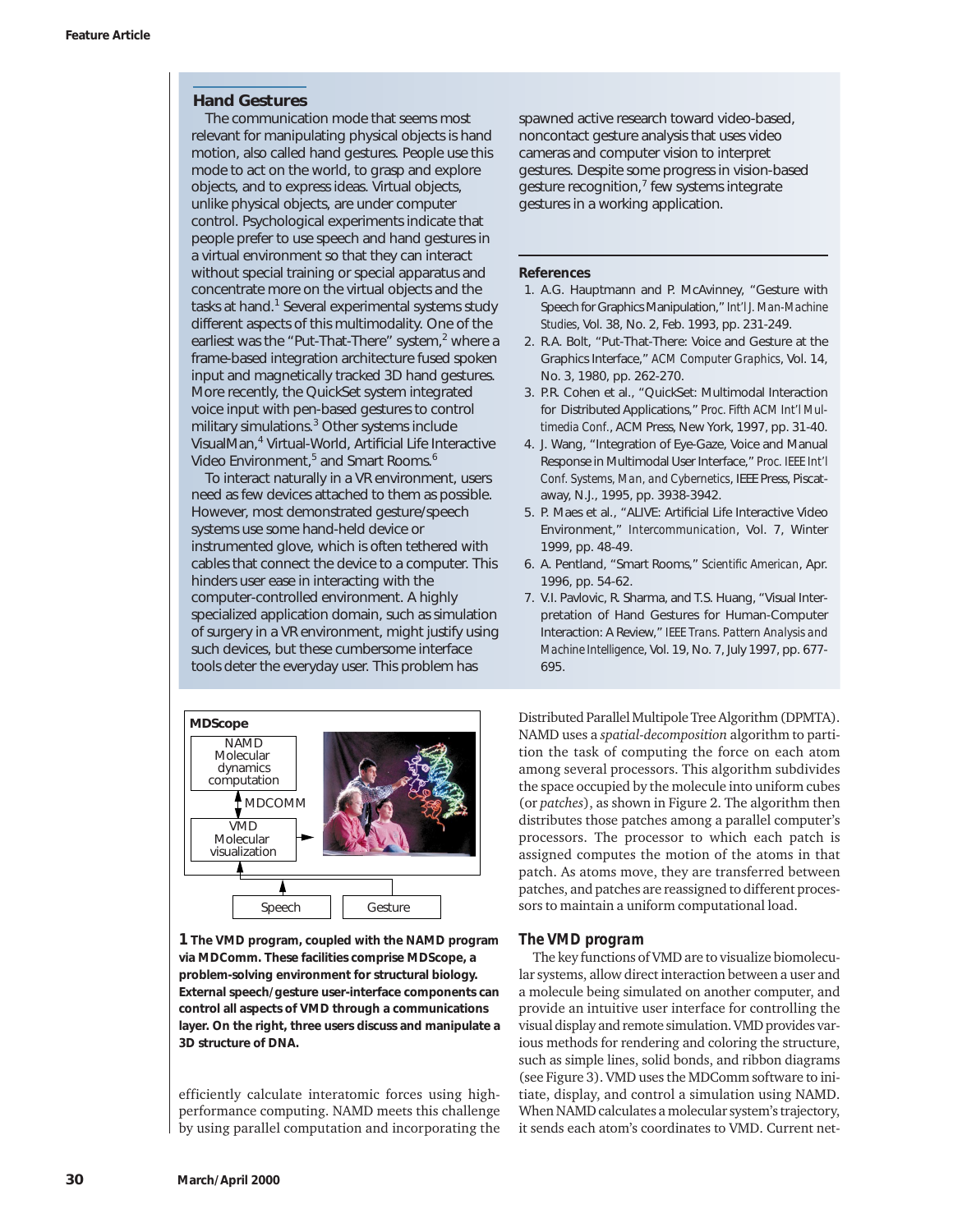work technology provides the necessary bandwidth to communicate the atomic coordinate data; a highperformance dynamics program is crucial for furnishing new data at the speed required for interactive display.

VMD implements many different forms of user interfaces; users may control the program through keyboard commands, a mouse, or a graphical user interface. These controls let users modify the appearance of the molecules and display, control the display of the molecules' structural features, and access remote computers running molecular-dynamics simulations. Users can view multiple structures simultaneously and, because of a flexible atom-selection mechanism, easily select subsets of atoms for display.

VMD includes an extensive text-command processing capability from the Tcl library, a popular and widely available package for script parsing and interpreting. Tcl lets users write scripts with features such as variable substitution, control loops, and function calls. Users can also save a molecule's current rendering in an image file or in a format suitable for use by several imageprocessing packages. By connecting directly to a remote computer running a molecular-dynamics simulation, VMD offers users the capability to interactively participate in an ongoing simulation—for example, the option to apply perturbational forces to individual atoms. VMD also implements a mechanism for external programs to serve as user-interface components by letting these programs communicate with VMD through standard network-communication channels. This makes possible new user-interface methods, such as the speech- and gesture-recognition systems discussed later, to be developed in parallel with VMD.

# *MDScope*

Development of MDScope is an ongoing project. Source code for MDScope applications are available via anonymous ftp at ftp.ks.uiuc.edu or on the Web at http://www.ks.uiuc.edu. This Web site also includes extensive documentation describing how to use and modify the programs. MDScope is available for various architectures, operating systems, and OpenGL-based workstations.

The primary infrastructure for our project is a largescreen stereographic projection facility, developed in the Theoretical Biophysics Group at the University of Illinois and shared by many biomedical researchers. The facility, designed for groups of up to 10 people, uses costeffective, space-saving display hardware, which is added to a high-end graphics workstation and can be easily duplicated at other sites. It produces 8×6×6-foot 3D models in a 120-square-foot area. The facility includes a projector that displays alternating left- and right-eye views onto the screen at nearly twice the rate of ordinary projectors. The images, when viewed through special eyewear, produce a stereo display.

The primary VMD interfaces used by researchers are a keyboard and a magnetically tracked pointer. This is inconvenient because the system is typically used by multiple (six to eight) users, and the interface hinders the visualization system's interactive nature. Speech and hand gestures, on the other hand, are fundamental, nat-



**2 VMD visualizing the spatial decomposition in NAMD. VMD displays a molecular-dynamics simulation of a small polypeptide computed by the program NAMD on a remote workstation and shown on a local graphics workstation. The form on the left gives information about the simulation state and controls for modifying the simulation parameters. The colored boxes surrounding the protein indicate NAMD's spatial decomposition. Each box's color indicates the relative amount of CPU time required to compute the motion of the atoms in that region (the red end of the color spectrum denotes a greater CPU time), thus providing a way of visualizing the distribution of computational load.**



**3 A VMD session demonstrating the graphical user interface and the text console. Molecules appear in the display window shown in the upper right corner; GUI components are on the left. Below the graphics library display window is the text console interface for VMD.**

ural methods of human communication; their use for interaction with and control of the display of VMD would greatly improve the program's utility. Thus, incorporating voice-command control in MDScope would free users of keyboards so that they could interact with the environment in a natural manner. The hand gestures would permit the users to easily manipulate the displayed model and play with different spatial combina-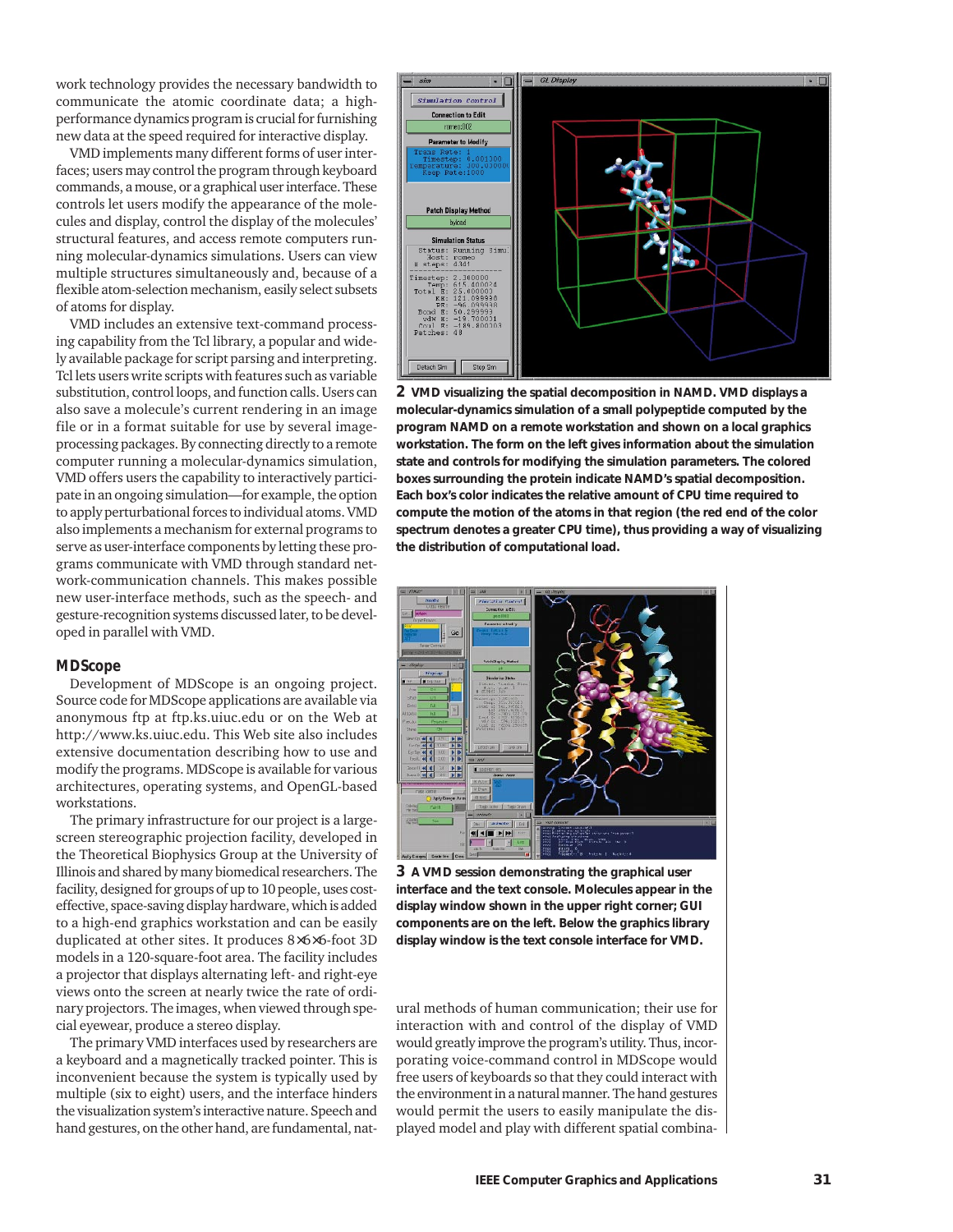**4 The experimental setup with two cameras used for gesture recognition.**



**5 A sample pair of images from the two cameras used for automatic speech recognition: (a) top camera; (b) side camera.**



tions of the molecular structures. Integrating speech and hand gestures as a multimodal interaction mechanism would be more powerful than using either mode alone, thus motivating the development of the speech/gesture interface.

# *Software*

Our goal was to minimize the modifications needed to the existing VMD program for incorporating the new interface. The experimental prototypes that we built for both the speech and hand-gesture analysis required an addition to the VMD environment. To reduce the complexity and increase the flexibility of the program design, we added a communications layer so that external programs could be written and maintained independently of the VMD code. These programs use the VMD text language to query VMD for information or to send new commands. The VMD text language is based on the Tcl scripting language. Because all VMD capabilities are available at the script level, an external program can control VMD in any way. Both the ASR and AGR programs interact with VMD using this method. For a simple voice

command, such as "rotate left 90," the ASR converts the phrase into the VMD text command "rotate y 90" and sends it to VMD. Similarly, when the AGR is used as a pointing device, it sends the commands to change the current position and vector of VMD's graphical 3D pointers.

# *Setup for visual gesture analysis*

To facilitate the development of AGR algorithms, we designed an experimental platform (see Figure 4) for gesture-recognition experiments. Within the uniformly black background, a lighting arrangement shines red light on the hand without distracting the user from the main 3D display. The red light helps to localize the hand in video and track it robustly. An alternative would be to track the hand using skin-color segmentation or motion and shape information.<sup>2</sup> However, for the visualization setup, the ambient light is quite low, which makes tracking more difficult without the help of the additional lighting.

Figure 5 shows a sample pair of images from the two cameras. This setup lets a user sit at the table and use hand gestures to control the graphics display. Moreover, the setup can be transported easily and is relatively unobtrusive.

# *Setup for speech analysis*

We have implemented a prototype ASR system and integrated it into VMD. The system has two blocks: the recorder front-end and the recognizer unit (see Figure 6). The recorder uses circularly buffered memory to implement its recording duties, sending its output to the recognizer unit in blocks. A digital volume meter accompanies this to give the user feedback by indicating an acceptable loudness range. We developed the recognizer using Hidden Markov Models. This unit performed feature extraction and time-synchronous Viterbi decoding on the input blocks, sending the decoded speech directly to the SGI Onyx workstation where the VMD process resides.

# *Speech/gesture command language*

To effectively use the information the user inputs through spoken words and simple hand gestures, we designed a command language for MDScope that combines speech with gesture. This command language uses the basic syntax of <action> <object> <modifier>. The <action> component is spoken (for example,



**6 Setup for the experiments on speech recognition for controlling the virtual display.**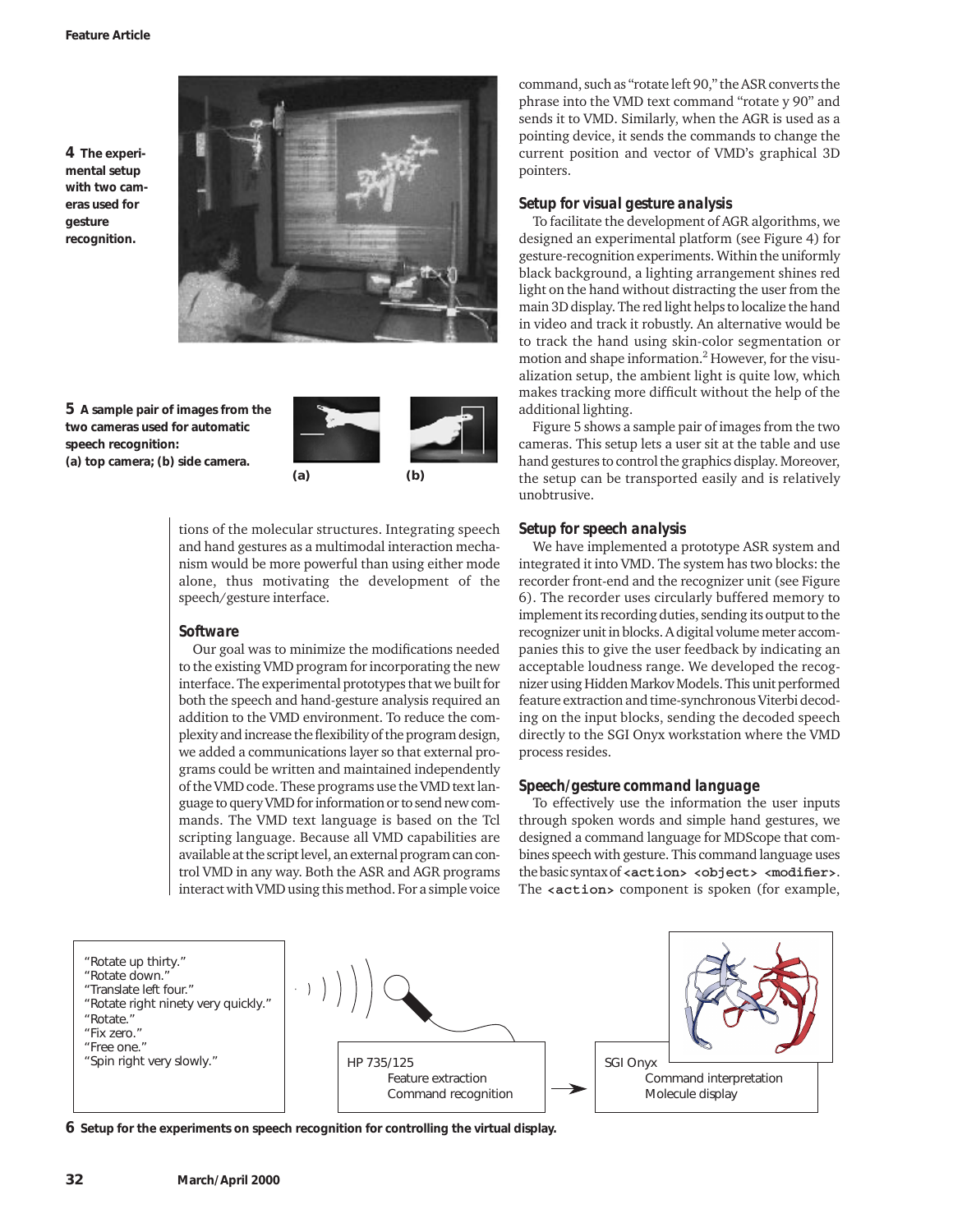"rotate"); a combination of speech and gesture specify <object> and <modifier>. An example of this basic syntax would be speaking "this" while pointing, followed by a modifier to clarify what is being pointed to, such as "molecule," "helix," or "atom," and then speaking "done" after moving the hand according to the desired motion.

Another example of the desired speech/gesture capability is the voice command "engage," which would query VMD for the molecule nearest the pointer tip, make the molecule blink to indicate that it was selected, and save a reference to that molecule for future use. Once engaged, the voice command "rotate" would convert the gesture commands into rotations of the chosen molecule, and the command "translate" would convert them into translations. When finished, the command "release" would deselect the molecule and let the user manipulate another molecule.

# **Speech input using ASR**

In integrating speech and gesture in the MDScope environment, we needed a real-time decoding of the user's commands to keep pace with the hand gestures. Thus, we needed *word spotting*, which means detecting a given vocabulary of words embedded in unconstrained continuous speech. Word spotting differs from conventional large-vocabulary continuous speech recognition systems, which seek to determine an optimal sequence of words from a prescribed vocabulary. A direct mapping between spoken utterances and the recognizer's vocabulary is implied with continuous speech recognition, leaving no room for the accommodation of nonvocabulary words in the form of extraneous speech or unintended background noise. Real-world applications dictate the basis for word spotting (also termed keyword spotting). Users of a spoken-language system often embellish their commands with supporting phrases and sometimes even issue conversation absent of valid commands. In response to such natural-language dialogue and the implications for robust human-computer interaction, we converted standard continuous-speech recognition systems into spotters by simply adding filler or garbage models to their vocabulary. The recognition output stream then contains a sequence of keywords and fillers constrained by a simple syntactical network. In other words, recognizers operated in a spotter mode.

Although early techniques emphasized a templatebased dynamic time-warping slant, current approaches typically wield the statistical clout of hidden Markov models (HMMs), and recent ones come with the discriminatory abilities of neural networks. Typically wordbased, they use an overall network that places the keyword models in parallel with the garbage models.

# *Keywords*

Table 1 lists the keywords and their phonetic transcriptions chosen for our system. These commands let the VMD user manipulate the molecules and polymeric structures selected by hand gestures. In modeling the speech acoustics, we based the HMM system on phonemes rather than words, for large vocabulary flexibility in the given biophysical environment. Although implementing a word-based system would invariably be **Table 1. Keywords and phonetic descriptions for our system.**

| <b>Keyword</b> | <b>Transcription</b> |  |
|----------------|----------------------|--|
| translate      | t-r-ae-n-s-l-ey-t    |  |
| rotate         | r-ow-t-ey-t          |  |
| engage         | eh-n-g-ey-jh         |  |
| release        | r-ih-l-iy-s          |  |
| pick           | $p$ -ih- $k$         |  |

# **Table 2. Broad sound classes used as garbage models.**

| <b>Sound Class</b>             | <b>Symbol</b> |  |
|--------------------------------|---------------|--|
| <b>Vowels-front</b>            | Vf            |  |
| <b>Vowels-mid</b>              | vm            |  |
| Vowels-back                    | vb            |  |
| <b>Dipthongs</b>               | dipth         |  |
| Semivowels-liquids             | svl           |  |
| Semivowels-glides              | svg           |  |
| Consonants-nasals              | cn            |  |
| Consonants-stops-voiced        | CSV           |  |
| Consonants-stops-unvoiced      | <b>CSU</b>    |  |
| Consonants-fricatives-voiced   | cfv           |  |
| Consonants-fricatives-unvoiced | cfu           |  |
| Consonants-whispers            | CM            |  |

easier, retraining it would be inconvenient if the vocabulary changed.

#### *Fillers*

Filler models are more varied. In large-vocabulary continuous-speech recognition applications, the nonkeyword portion of the vocabulary can represent these fillers explicitly—for example, as whole words. In other tasks, non-keywords are built by a parallel combination of either keyword pieces or phonemes, whether they be context-independent monophones or contextdependent triphones or diphones.

We used 12 fillers (garbage models) to model extraneous speech in our experiment. Rather than using monophones or states of keyword models (as researchers have used in prior experiments), we used models that cover broad classes of basic sounds found in American English (listed in Table 2). Such models adequately cover the English language and are amenable to training. However, we modified these models in two ways. First, we did not use the class of "consonants-africates," because they don't occur frequently in the prescribed vocabulary or the training data. As observed by many researchers, varying or increasing the number of models does not gain much in spotting performance.<sup>3</sup> Second, we included a model for background silence in addition to the 12 garbage models listed. Such a model removes the need for an explicit endpoint detector by modeling the interword pauses in the incoming signal. Also, the descriptors for the vowel class correspond to the tongue hump's position in producing the vowel.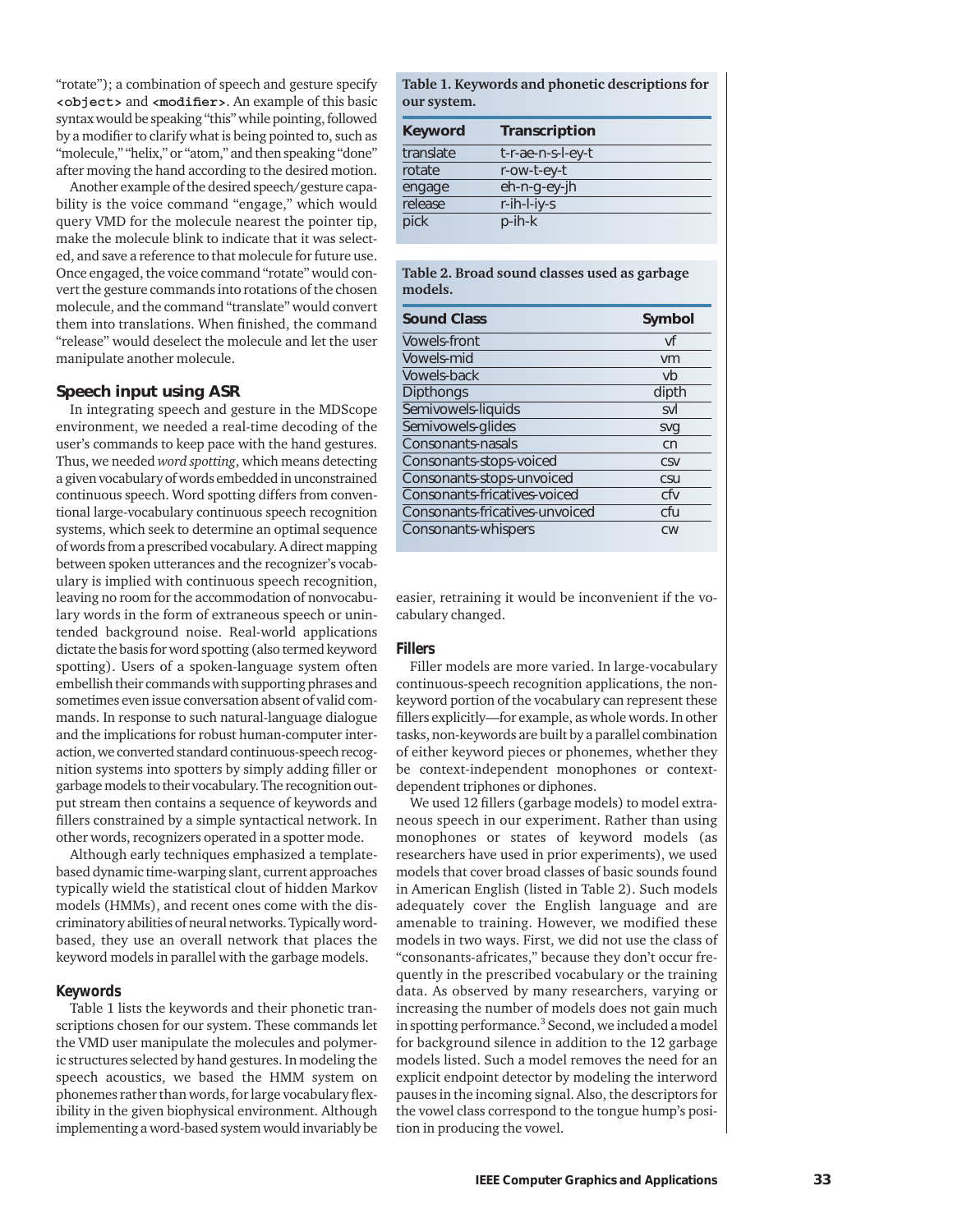

# *Recognition network*

The recognition syntactical network placed the keywords in parallel to garbage models that included a model for silence. These models followed a null grammar, meaning every model may precede or succeed any other model.

# *Features and training*

After sampling speech at 16 kHz and filtering to prevent aliasing, we preemphasized the speech samples with a first-order digital filter using a preemphasis factor of 0.97. We blocked these samples into frames of 25 ms with a shift between frames of 10 ms. We used a Hamming window to weight each speech frame; then we derived 16th-order mel-frequency cepstral coefficients and weighted them with a liftering factor of 22. We chose cepstral coefficients because they are more robust and discriminative than linear-predictive-coding coefficients or log-area-ratio coefficients. We also included normalized log-energy and first-order temporal-regression coefficients in the feature vector.

The HMMs' topology for both keyword phonemes and garbage models had five states, the three internal states being emitting states. Following a left-to-right traversal, each state was described by a mixture of five continuous-density Gaussians with diagonal covariance matrices. We used three iterations of the Baum-Welch reestimation procedure for training.

In training the 15 keywords, we developed 40 sentences. We individually paired each of the five keywords with the remaining four. We then doubled this pairing to provide a sufficient number of training tokens. Thus, the sentences contained keyword pairs such as "engage translate" and "rotate pick," which were arranged so that each keyword could be spoken 16 times. Each VMD user proceeded with this short recording session.

Training the garbage models required a far more extensive database of training sentences to provide an adequate amount of training data. The reason is that the 12 broad classes cover nearly the entire spectrum of the standard 48 phonemes. Subsequently, we used the Timit database to provide an initial set of bootstrapped models. We then conducted retraining for a VMD user who had recorded a set of 720 sentences of commonly used VMD commands. These sentences spanned the scope of the VMD diction, including a more detailed set of commands, numbers, and modifiers. This was necessary to normalize the data to the existing computational environment.

We trained the garbage models only once for this experiment. Hence, VMD users only needed to go through the short training procedure just explained.

# **Hand-gesture input using AGR**

The general AGR problem is hard because it involves analyzing the human hand, which has a very high degree of freedom, and because the use of hand gestures is not well understood. However, we used the context of the particular virtual environment to develop an appropriate set of gestural commands. Our interface recognizes gestures by analyzing the sequence of images from a pair of cameras positioned so that they facilitate robust analysis of the hand images. The background is uniformly black to further help with the real-time analysis without using any specialized image-processing hardware.

# *Finger as a 3D pointer*

The AGR system has two subsystem levels (see Figure 7). The first-level subsystem extracts a 2D pointing direction from single-camera images. The second-level subsystem combines the information obtained from the outputs of the first-level subsystems into a 3D pointing direction. To obtain the 2D pointing direction, the firstlevel subsystem performs a sequence of operations on the input image data. It first gives the gray-level image a threshold to extract a silhouette of the user's lower arm from the background. Next, the system calculates firstand second-image moments and uses them to form a bounding box to extract the index finger. Once the finger is segmented from the hand, another set of image moments is calculated, this time for the finger itself. Finally, based on these moments, the system determines the 2D finger centroid and finger direction. Finally, the system determines the 3D pointing direction of the hand, using the knowledge of the setup geometry and the 2D centroids. The system then forwards this information to the central-display manager, which displays a cursor at an appropriate screen position.

#### *Gestures for manipulating 3D display*

We also developed an AGR system based on HMMs to recognize basic manipulative hand gestures. We categorize these gesture commands as either dynamic (move back or move forward) or static (grab, release, stop, up, or down). The gestures used were mainly for manipulating and controlling the molecular structures' display (see Figure 8). We derived this gesture set by observing the MDScope system's functionality and the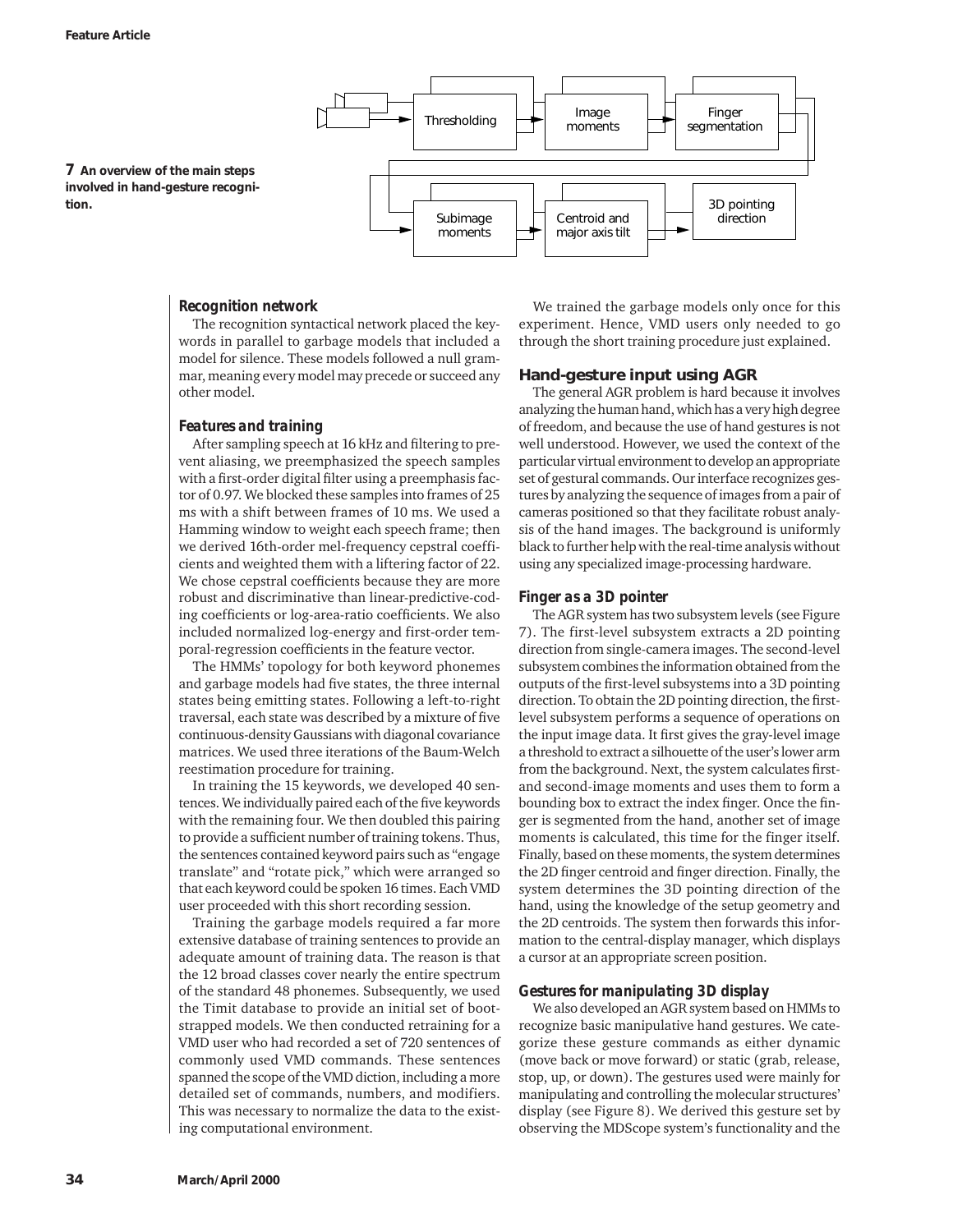corresponding command set used for interacting with it. In this way, we incorporated the gestures into the system without changing the existing command set.

The system uses image-geometry parameters as the features that describe any particular hand posture (static hand image). We use an image's *radon transform* to extract these features. The radon transform of the image *I(x, y)* is defined as

$$
R(\theta, t) = \int_{(x,y)} I(t \cos \theta - s \sin \theta, t \sin \theta + s \cos \theta) ds
$$

where  $0 \le \theta \le \pi/2$ . The image-geometry moment of order *k* is then given by

$$
m^{(k)}(\theta) = \int_t t^k R_0(\theta, t) dt
$$

where *R0* denotes the radon transform, normalized with respect to the image mass:

$$
R_0(\theta, t) = \frac{R(\theta, t)}{\int_{\nu} R(\theta, v) dv}
$$

The first-order moments constitute the image's center of mass. The higher-order moments provide additional information on image shape. We built the recognition system by training HMMs for the specific gestures on example runs. We modeled each gesture in the vocabulary as a single four-state HMM. We modeled the observations using a Gaussian mixture of two different sizes (one and three) with a diagonal covariance matrix.

#### **Conclusions**

Several researchers tested and evaluated the speech/gesture interface. Overall, new users needed only a few minutes to get acquainted with the setup. We asked the researchers to perform a generic task that involved selecting, moving, rotating, and releasing a certain part of a given molecular structure. This task would otherwise involve several keyboard commands or a combination of keyboard and magnetic-tracker input. Every user reported that working with the speech/gesture interface was more convenient and, in most cases, more efficient than the traditional interaction with VMD.

Upon testing the speech system as a whole with 50 test sentences that embedded the keywords within bodies of nonkeywords, we found a word-spotting accura-



**8 Examples of images from hand gestures used to manipulate a virtual object, and interpreted using AGR: (a) static gestures; (b) dynamic gestures.**

cy of 98 percent on the trained speaker. The trained speaker refers to each user who trained the keywords, regardless of the one who trained the garbage models. The VMD users considered this very good for the given biophysics environment, thus supporting the techniques used. In general, false alarms occurred only for those situations where the user embedded a valid keyword within another word. For example, if someone says "translation" instead of "translate," the spotter still recognizes the command as "translate."

Because of the strict grammar imposed on the allowed speech/gesture commands (which essentially makes the multimodal interaction sequential), the relative timing between the spoken words and hand gestures does not create problems in the interpretation.

The speech/gesture interface reported could be part of a more general multimodal framework, where other modalities such as gaze could also be exploited to make the interface more natural and efficient.

Using the simple setup with a uniform background, we segmented the hand image from the background in real time. This didn't require any restriction on the user other than being seated at the table, which is quite appropriate for the MDScope system. However, in a more general VR setting, we might need better segmentation techniques. The hand segmentation and corresponding motion analysis can benefit from the other modalities mentioned.

The experimental results for gesture recognition show that, even with simple image moments, the HMM-based approach yields a useful working system. However, a model-based approach can significantly affect recognition performance. For example, there is a trade-off between the reliability and speed of gesture recognition for different levels of the hand model used (see Figure 9).2 One approach for AGR hand-motion analysis is to



**9 Hand models of varying complexity: (a) 3D textured volumetric model; (b) 3D wire-frame volumetric model; (c) 3D skeletal model; (d) binary silhouette; (e) contour.**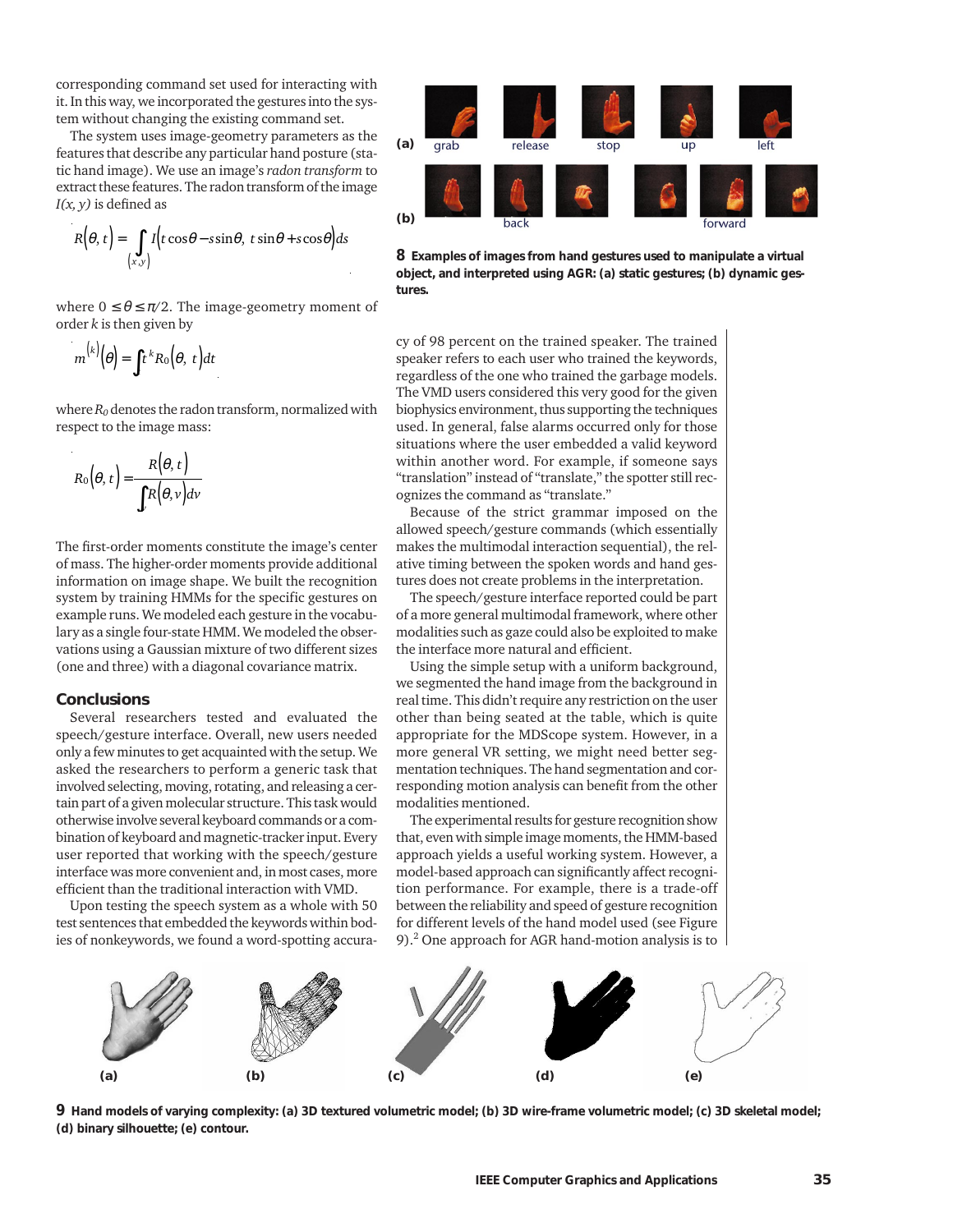consider the motion class called articulated motion for analysis and tracking of the hand. Using the prediction based on articulated motion analysis, we can reliably derive a minimal description of the hand image in real time. The more detailed the hand mode, the better the prediction that can be made of the hand positions under different gestures. Such models can be the basis for developing a suitable feature vector for gesture classification and recognition.<sup>4</sup> The aim would be to replace the simple image moments in our current implementation with a feature vector that can define the more complicated hand gestures needed for manipulating a virtual environment.

Our focus on structural biology takes advantage of existing sophisticated software, provides concrete objectives, defines a well-posed task domain, and offers a well-developed vocabulary for spoken communication. Therefore, the VR setup we considered as a testbed for developing the multimodal interface facilitates the definition of gesture- and speech-recognition problems. Our prototype speech/gesture interface lets scientists easily and naturally explore the displayed information. Integrating speech and hand gestures as a multimodal interaction mechanism has proven to be more powerful than using either mode alone.

From a structural biologist's view, a robust gesture/ speech interface for a molecular-graphics framework is useful for several reasons. First, it eliminates typing commands, which would require knowledge of the correct spelling and syntax. Pointing to a structure and saying "rotate this helix 75 left" is easier than entering the command using a keyboard, a mouse, menus, or a 3D tracker. Second, this novel interface simplifies accessing complex molecular-graphics programs for the novice or casual user. It also lets experienced users achieve many tasks in less time while focusing on the scientific merit of the modeling. Third, the gesture/ speech interface is particularly useful for teaching and lecturing because it provides a far more natural way for presenting information than typing commands. Currently, because of the tedious task of controlling the VR display, a second person often accompanies the lecturer to operate the molecular-graphics program. Finally, the interface could help in the preparation of figures for publication. It can potentially provide a quicker way to explore different aspects of the model, select the most informative orientation of a biological structure, or simply add color and shading to the model to highlight specific features.

The combination of high-performance computing and high-end graphics for research in structural biology will open new avenues for very large-scale biomolecular modeling. A robust speech/gesture interface will offer a new level of interactive visualization not possible before.

# Acknowledgments

We gratefully acknowledge the financial support of the National Science Foundation (grants IIS-97-33644, IRI-89-08255, BIR-9318159, IRI-95-02074, IRI-96-34618); the US Army Research Laboratory (Cooperative Agreement No. DAAL01-96-2-0003); Sumitomo Electric Industries; the National Institutes of Health (PHS 5 P41 RR05969-04); and the Roy J. Carver Charitable Trust.

#### **References**

- 1. M. Nelson et al., "MDScope—A Visual Computing Environment for Structural Biology," *Computational Physics Communication*, Vol. 91, Nos. 1–3, Jan. 1995, pp. 111-134.
- 2. V.I. Pavlovic, R. Sharma, and T.S. Huang, "Visual Interpretation of Hand Gestures for Human-Computer Interaction: A Review," *IEEE Trans. Pattern Analysis and Machine Intelligence*, Vol. 19, No. 7, July 1997, pp. 677-695.
- 3. J.G. Wilpon et al., "Automatic Recognition of Keywords in Unconstrained Speech Using Hidden Markov Models," *IEEE Trans. ASSP*, Vol. 38, No. 11, Nov. 1990, pp.1870-1878.
- 4. J.M. Rehg and T. Kanade, *Digiteyes: Vision-Based Human Hand Tracking,*" Tech. Report CMU-CS-93-220, School of Computer Science, Carnegie Mellon University, Pittsburgh, Pa.,1993.



*Rajeev Sharma is an assistant professor in the Department of Computer Science and Engineering at Pennsylvania State University, University Park. He received a PhD in computer science from the University of Maryland, College Park.*



*Michael Zeller is Director of Systems Engineering at H&F Aeronautical Technologies, in San Diego. He received his Diplom degree and PhD in physics from the Johann Wolfgang Goethe University in Frankfurt, Germany.*



*Vladimir Pavlovic is a doctoral student in electrical engineering at the Department of Electrical and Computer Engineering at the University of Illinois, Urbana-Champaign.*